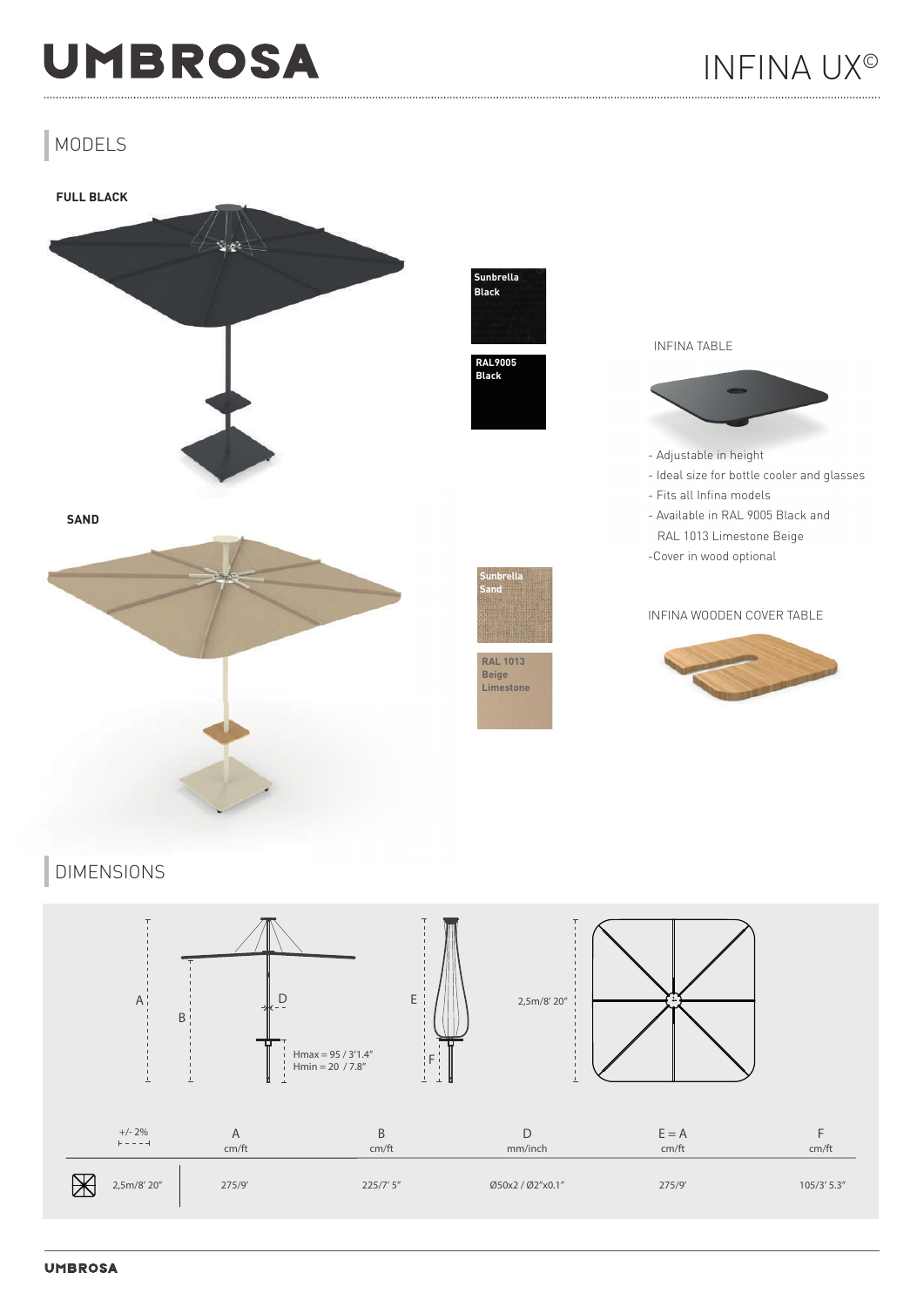# **UMBROSA**

#### DIMENSIONS BASE AND TABLE (MM/FT)





#### MATERIALS



FABRIC Sunbrella – 100% Acryl 260 gr/m²



More details – see spec sheet Fabrics Stainless steel 316 hub, polished RIBS AND HUB Aluminum ribs, powder coated



POLE Aluminum Ø50 mm / 1.97" powder coated RAL 9005 Black and RAL 1013 Limestone Beige



BASE Galvanised steel, powder coated RAL 9005 Black and RAL 1013 Limestone Beige



TABLE Aluminum, powder coated Height adjustable



Bamboo, For Infina UX Full Black and Infina UX Sand

#### PACKAGING & TRANSPORT

| <b>INFINA UX</b> | $L$ (cm) | $W$ (cm) | $H$ (cm)        | Weight (kg) | $L$ (ft) | W (ft)        | H(ft) | Weight (lbs) |
|------------------|----------|----------|-----------------|-------------|----------|---------------|-------|--------------|
| Umbrella box     | 281      | 27       | 27              | 13          | 9'2.6"   | 10.6"         | 10.6" | 28.6         |
| Base             | 66       | 64       | 4               | 50          | 2'2'     | $\cap$ ' 1 '' | 1'6"  | 110          |
| Table            | 40       | 40       | 10 <sup>°</sup> | $\sim$      | 1'3.7"   | 1'3.7"        | 3.9"  | 4.4          |